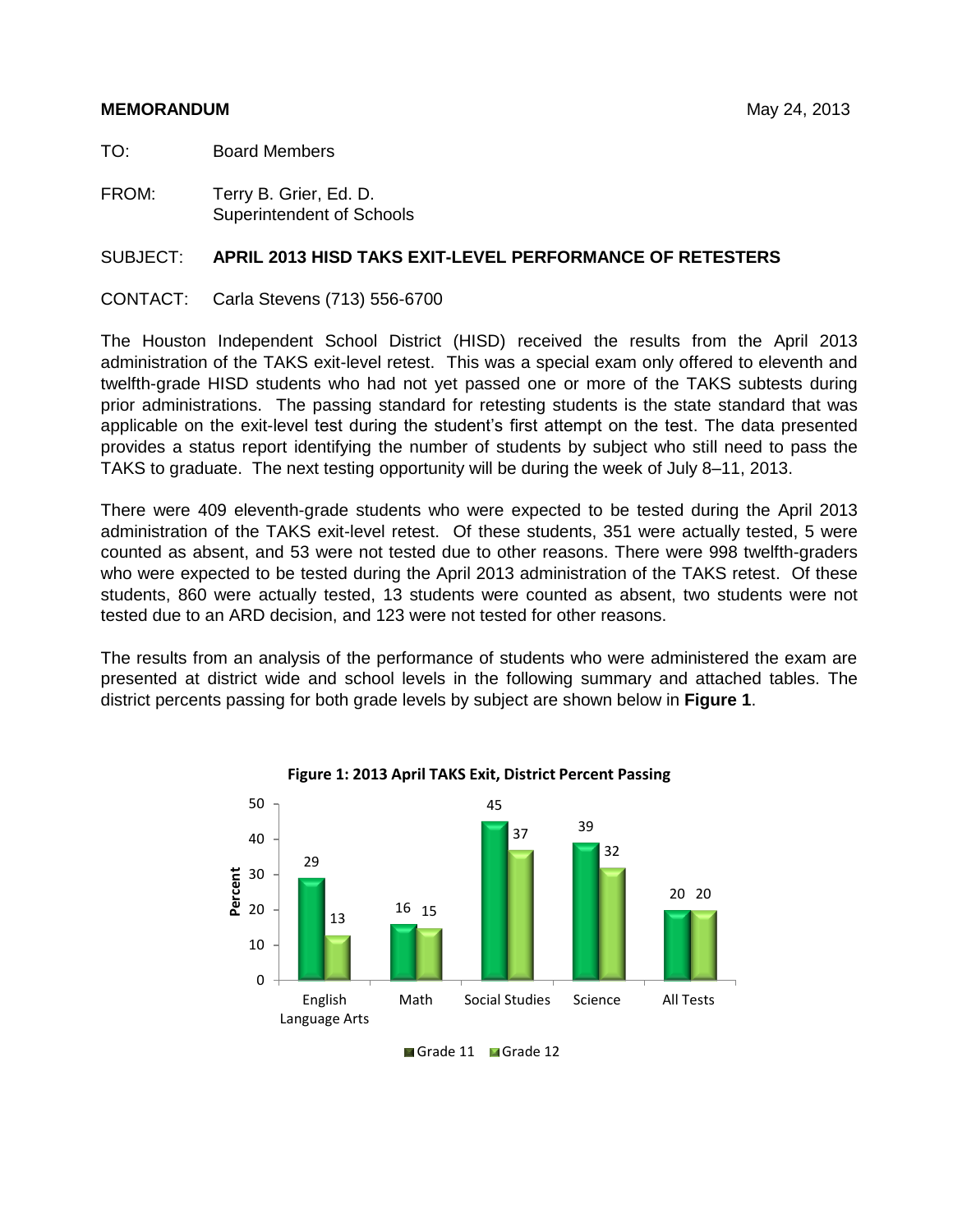- The highest passing rate for all eleventh graders was in social studies at 45 percent, followed by science at 39 percent.
- The lowest passing rate for all eleventh-grade retesters was in math, where 16 percent of the students assessed met the standard.
- The highest passing rate for twelfth graders was in social studies where 37 percent of the students assessed met the passing standard.
- The lowest passing rate for twelfth graders was in English/Language Arts, where 13 percent of the twelfth-grade students assessed met the passing standard.

**Figures 2 and 3** present the number tested and the number failing for grades 11 and 12 by subject.



**Figure 2: 2013 April TAKS Exit, 11th Grade Performance**

- On the 2013 April TAKS exit-level retest, 351 eleventh-grade students took at least one subject test. Of these students, 71 students, or 20%, met the standard on all subject tests they took.
- Conversely, 280 out of 10,876 eligible juniors still have failed at least one TAKS test needed to graduate. This compares to 269 out of 11,076 eligible juniors not having passed TAKS at this time in 2012.

\_\_\_\_\_\_\_\_\_\_\_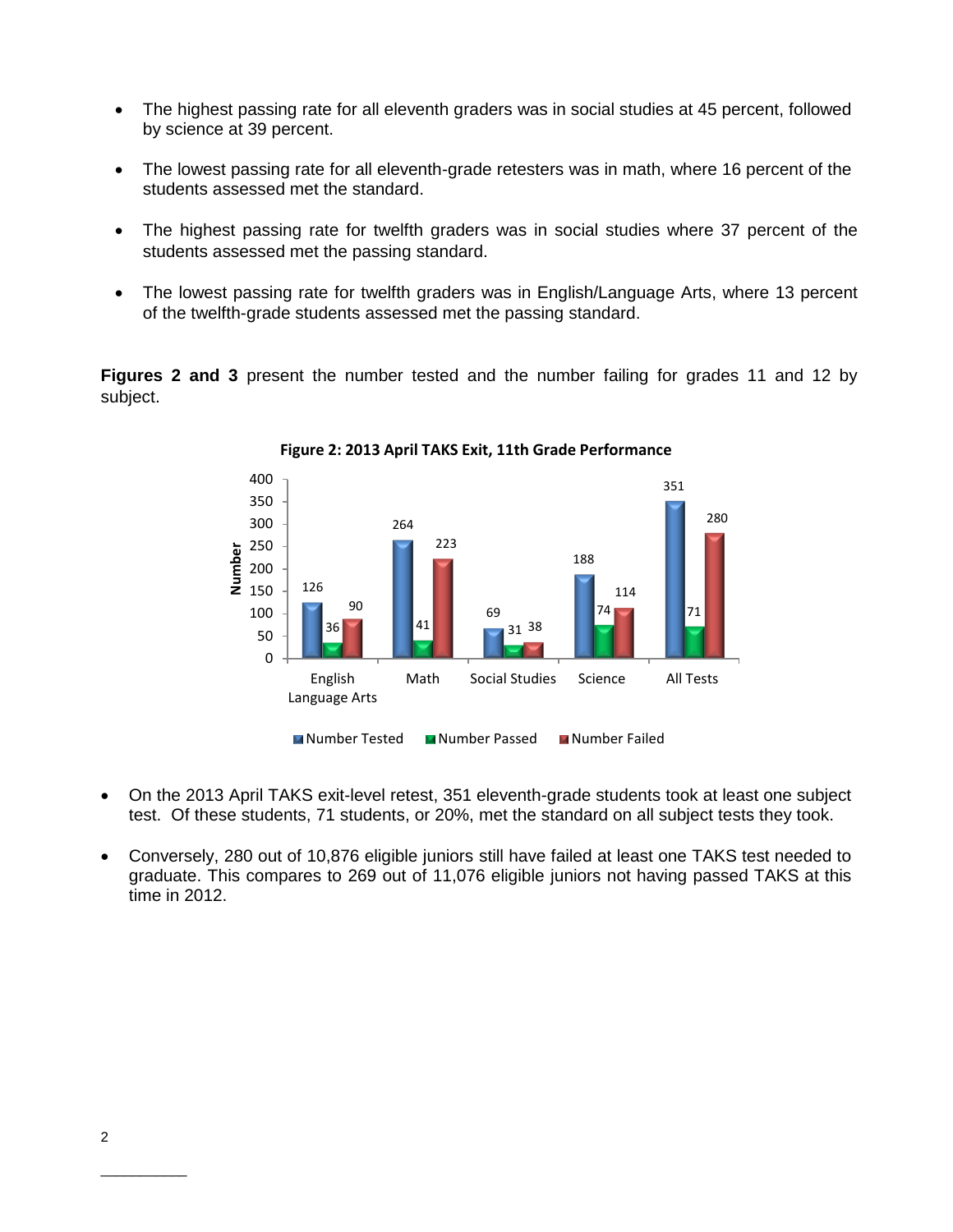

**Figure 3: 2013 April TAKS Exit, 12th Grade Performance**

- On the April 2013 administration of the TAKS exit-level retest, 860 twelfth-grade students took at least one subject test. Of these students, 173, or 20 percent, passed all subject tests they took. These 173 students have met the TAKS requirements for graduation.
- Conversely, 687 out of 10,506 eligible seniors still have failed at least one TAKS test needed to graduate. This compares to 654 out of 10,271 eligible seniors at this time in 2012 not having passed TAKS.

# **Results by Number of Tests Taken**

Districtwide results for eleventh and twelfth-grade students by the number of tests taken for the April 2013 TAKS exit-level retest are presented in **Table 1**.

|       | Table 1: District Results on the April 2013 TAKS Exit-Level Retest by<br>the Number of Tests Taken |                 |            |            |       |       |  |  |  |  |  |  |  |  |  |
|-------|----------------------------------------------------------------------------------------------------|-----------------|------------|------------|-------|-------|--|--|--|--|--|--|--|--|--|
| Grade | <b>N</b> Tests                                                                                     | N               | N          | %          | N Not | % Not |  |  |  |  |  |  |  |  |  |
| Level | Taken                                                                                              | <b>Students</b> | <u>Met</u> | <u>Met</u> | Met   | Met   |  |  |  |  |  |  |  |  |  |
|       |                                                                                                    | 177             | 59         | 33         | 118   | 67    |  |  |  |  |  |  |  |  |  |
| 11    |                                                                                                    | 88              | 9          | 10         | 79    | 90    |  |  |  |  |  |  |  |  |  |
| 11    | з                                                                                                  | 50              | 0          |            | 50    | 100   |  |  |  |  |  |  |  |  |  |
| 11    |                                                                                                    | 36              | 3          | 8          | 33    | 92    |  |  |  |  |  |  |  |  |  |
| 11    | <b>Total</b>                                                                                       | 351             | 71         | 20         | 280   | 80    |  |  |  |  |  |  |  |  |  |
| 12    |                                                                                                    | 436             | 150        | 34         | 286   | 66    |  |  |  |  |  |  |  |  |  |
| 12    | 2                                                                                                  | 167             | 18         | 11         | 149   | 89    |  |  |  |  |  |  |  |  |  |
| 12    | з                                                                                                  | 105             | 2          | 2          | 103   | 96    |  |  |  |  |  |  |  |  |  |
| 12    |                                                                                                    | 152             | 3          | 2          | 149   | 96    |  |  |  |  |  |  |  |  |  |
| 12    | Total                                                                                              | 860             | 173        | 20         | 687   | 80    |  |  |  |  |  |  |  |  |  |

The attachment provides HISD student performance for the 2013 April TAKS exit-level retest by subjects, for grades eleven and twelve for the district and for student groups. **Table 2** presents the results for the following demographic groups: all students, racial/ethnic subgroups, economically disadvantaged students, English Language Learners (ELL), and Students with Disabilities (SWD). School-level results for eleventh and twelfth-grade students for the April 2013 TAKS exit-level retest are presented in **Table 3**, with Apollo campus results in **Tables 4 and 5**. The school-level results include the number taking, the percent passing, and the number not meeting the passing standard for each subject.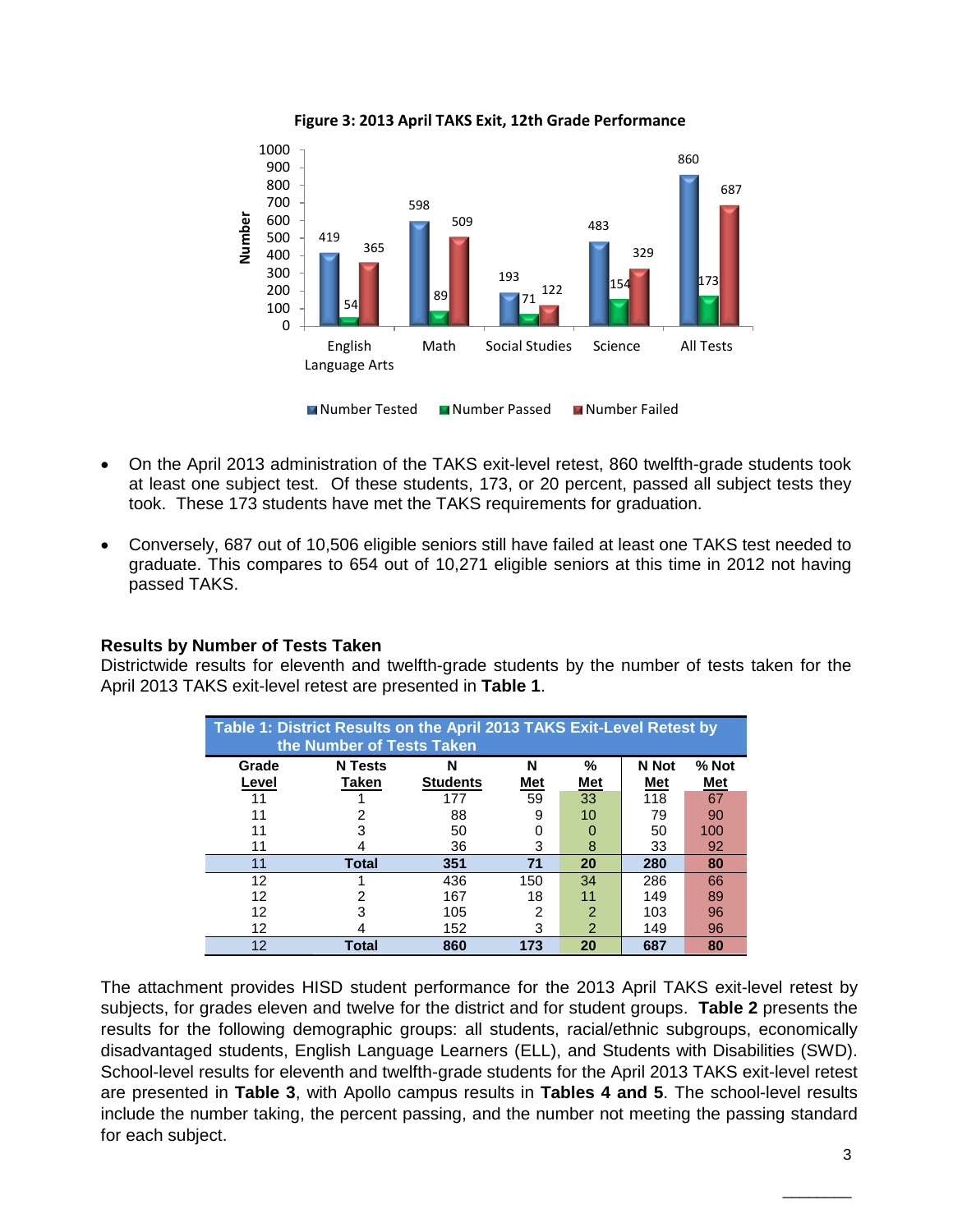#### **Table 2: Districtwide Results April 2013 Exit-Level Retest by Ethnicity and Student Group**

|                 |       |                  | <b>English Language</b><br>Arts |           |                               | <b>Social</b><br><b>Mathematics</b><br><b>Studies</b> |                |                                        |           |                |                  | <b>Science</b> |           | <b>All Tests</b><br><b>Taken</b> |           |           |
|-----------------|-------|------------------|---------------------------------|-----------|-------------------------------|-------------------------------------------------------|----------------|----------------------------------------|-----------|----------------|------------------|----------------|-----------|----------------------------------|-----------|-----------|
|                 | Grade | N<br><b>Take</b> | %<br>Pass                       | N<br>Fail | $\overline{N}$<br><b>Take</b> | %<br>Pass                                             | N<br>Fail      | $\overline{\mathsf{N}}$<br><b>Take</b> | %<br>Pass | N<br>Fail      | N<br><b>Take</b> | %<br>Pass      | N<br>Fail | N<br><b>Take</b>                 | %<br>Pass | N<br>Fail |
| Amer. Ind./     | 11    | 0                | ٠                               | ٠         | 1                             | $\star$                                               | $\star$        | 0                                      | ٠         | ٠              | 1                | $\star$        | $\star$   | 1                                | $\star$   | $\star$   |
| Alaska          | 12    | 1                | $\star$                         | $\star$   | $\overline{2}$                | $\star$                                               | $\star$        | 1                                      | $\star$   | $\star$        | $\overline{2}$   | $\star$        | $\star$   | 4                                | $\star$   | $\star$   |
| Asian           | 11    | $\overline{2}$   | $\star$                         | $\star$   | $\overline{2}$                | $\star$                                               | $\star$        | $\Omega$                               | ٠         | ٠              | $\Omega$         | ٠              | ٠         | 3                                | $\star$   | $\star$   |
| American        | 12    | 26               | 12                              | 23        | 28                            | 36                                                    | 18             | 13                                     | 54        | 6              | 25               | 28             | 18        | 38                               | 26        | 28        |
| African         | 11    | 38               | 32                              | 26        | 86                            | 19                                                    | 70             | 27                                     | 52        | 13             | 55               | 36             | 35        | 107                              | 21        | 85        |
| American        | 12    | 80               | 18                              | 66        | 172                           | 17                                                    | 142            | 33                                     | 39        | 20             | 119              | 42             | 69        | 241                              | 23        | 186       |
| Hispanic        | 11    | 81               | 26                              | 60        | 163                           | 13                                                    | 141            | 38                                     | 42        | 22             | 121              | 40             | 72        | 224                              | 19        | 181       |
|                 | 12    | 302              | 11                              | 268       | 379                           | 12                                                    | 335            | 142                                    | 33        | 95             | 321              | 28             | 232       | 549                              | 18        | 452       |
| Hawaiian/       | 11    | 0                | ٠                               | Ē.        | $\Omega$                      | ٠                                                     | ٠              | $\Omega$                               | ä,        | ÷,             | $\Omega$         | ٠              | ٠         | $\Omega$                         |           |           |
| Pacific Is.     | 12    | 1                | $\star$                         | $\star$   | 1                             | $\star$                                               | $\star$        | 1                                      | $\star$   | $\star$        | 2                | $\star$        | $\star$   | $\overline{2}$                   | $\star$   | $\star$   |
| White           | 11    | 3                | $\star$                         | $\star$   | 10                            | 20                                                    | 8              | 3                                      | $\star$   | $\star$        | 9                | 44             | 5         | 13                               | 31        | 9         |
|                 | 12    | 6                | 17                              | 5         | 12                            | 42                                                    | $\overline{7}$ | 3                                      | $\star$   | $\star$        | 9                | 44             | 5         | 18                               | 44        | 10        |
| 2 or More       | 11    | 0                | ٠                               | ٠         | 1                             | $\star$                                               | $\star$        | $\Omega$                               |           | ٠              | $\Omega$         | ٠              | $\sim$    | 1                                | $\star$   | $\star$   |
| Eth. Gr.        | 12    | 1                | $\star$                         | $\star$   | $\overline{2}$                | $\star$                                               | $\star$        | $\Omega$                               | ٠         | ٠              | 3                | $\star$        | $\star$   | 4                                | $\star$   | $\star$   |
| Econ.           | 11    | 109              | 29                              | 77        | 227                           | 15                                                    | 194            | 61                                     | 44        | 34             | 159              | 38             | 99        | 303                              | 19        | 245       |
| Disadv.         | 12    | 372              | 13                              | 325       | 502                           | 14                                                    | 434            | 180                                    | 36        | 115            | 423              | 30             | 298       | 725                              | 19        | 588       |
| <b>ELL</b>      | 11    | 57               | 11                              | 51        | 51                            | 12                                                    | 45             | 18                                     | 33        | 12             | 45               | 27             | 33        | 78                               | 14        | 67        |
|                 | 12    | 322              | 8                               | 296       | 292                           | $\overline{7}$                                        | 272            | 158                                    | 31        | 109            | 285              | 18             | 233       | 418                              | 9         | 379       |
| SWD             | 11    | 18               | 22                              | 14        | 31                            | 10                                                    | 28             | 11                                     | 36        | $\overline{7}$ | 25               | 40             | 15        | 44                               | 11        | 39        |
|                 | 12    | 39               | 13                              | 34        | 73                            | $\overline{7}$                                        | 68             | 11                                     | 18        | 9              | 50               | 32             | 34        | 108                              | 12        | 95        |
| All             | 11    | 126              | 29                              | 90        | 264                           | 16                                                    | 223            | 69                                     | 45        | 38             | 188              | 39             | 114       | 351                              | 20        | 280       |
| <b>Students</b> | 12    | 419              | 13                              | 365       | 598                           | 15                                                    | 509            | 193                                    | 37        | 122            | 483              | 32             | 329       | 860                              | 20        | 687       |

\*Numbers masked when fewer than five students tested.

# **Administrative Response**

Looking to the future, the number of TAKS retesters will dwindle. In order to ensure that every student meets graduation testing requirements in the shortest possible time, a set of ongoing supports for improving student outcomes on exit-level retesting include a cross-departmental approach with:

- Curriculum planning guides to assist with focus on standards
- TAKS review materials
- Continuous analysis of data leading to differentiated responses
- Identification of high-yield strategies and high impact standards
- Individualized plans of action for students, in particular, special population students
- Online reading course for ELL students
- Tracking and monitoring of each struggling student
- Training for teachers in using appropriate accommodations

The Curriculum Department has already developed curriculum planning guides for teachers and administrators that provide the following:

\_\_\_\_\_\_\_\_\_\_\_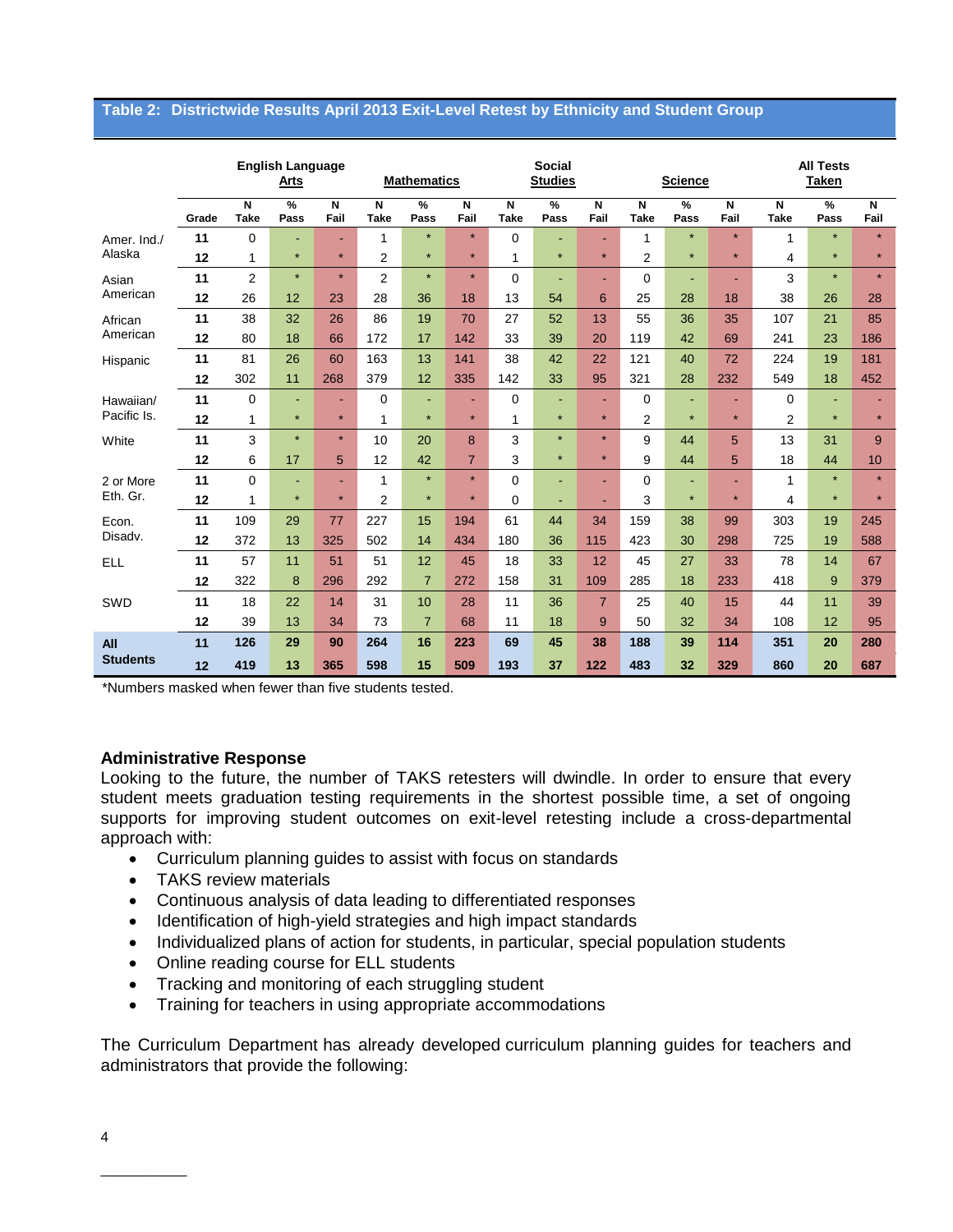- Targeted support for school interventions for all tested content areas, including links to released TAKS assessment items and writing prompts by student expectation and TAKS objectives;
- Social Studies TAKS review materials and academic vocabulary flash cards in both English and Spanish;
- Mathematics strategies for differentiating instruction using the graphing calculator and virtual manipulatives;
- Additionally, curriculum managers regularly meet with campus content-area department chairs to analyze TAKS results to inform instruction and develop targeted interventions.

The district curriculum documents for schools maintain a tight focus on the state standards and are designed so that students have multiple opportunities to master key concepts and skills needed on the exit-level TAKS.

In addition, Curriculum managers consult frequently with their Professional Support and Development (PSD) counterparts and with High School Office personnel on high-yield strategies to support student mastery of the hard-to-learn TAKS standards. This year's summer school training for teachers emphasizes the analysis of student performance data so that summer school instruction can be differentiated to address the individual needs of each student. Summer school curriculum documents for courses assessed by end-of-course tests target the commonly assessed standards with which students struggle.

Tury B. Quinche

**Attachments** 

cc: Superintendent's Direct Reports Chief School Officers School Support Officers High School Principals Sowmya Kumar Altagracia Guerrero Nancy Gregory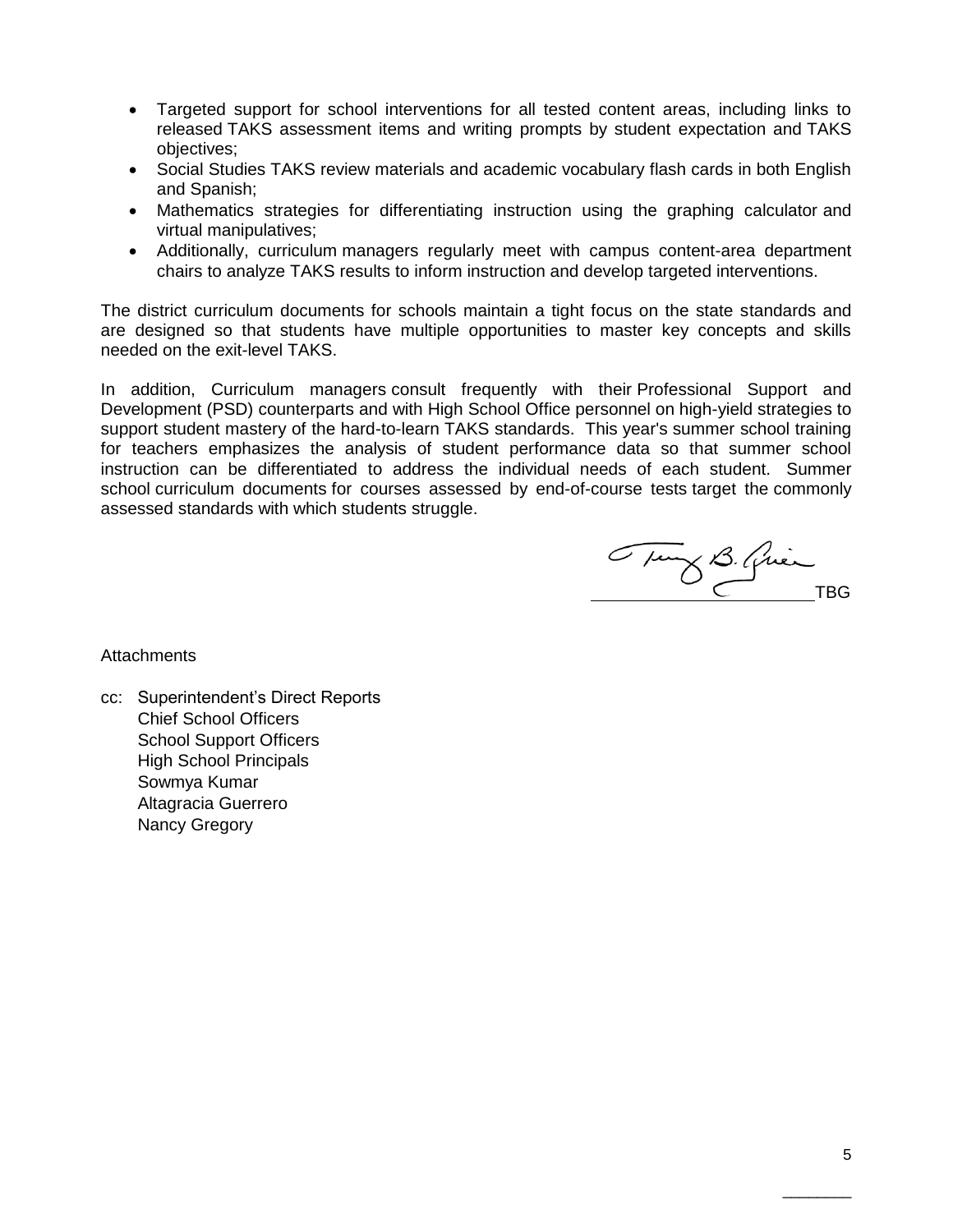|                      | Table 3: 2013 April TAKS Exit-Level Retest Exam Results by Campus |                         |                              |                                             |                                            |                        |                           |                              |                       |                                      |                                            |                 |                               |                              |                        |                      |
|----------------------|-------------------------------------------------------------------|-------------------------|------------------------------|---------------------------------------------|--------------------------------------------|------------------------|---------------------------|------------------------------|-----------------------|--------------------------------------|--------------------------------------------|-----------------|-------------------------------|------------------------------|------------------------|----------------------|
|                      |                                                                   |                         | <b>English Language Arts</b> |                                             |                                            | <b>Mathematics</b>     |                           |                              | <b>Social Studies</b> |                                      |                                            | <b>Science</b>  |                               |                              | <b>All Tests Taken</b> |                      |
| <b>Campus</b>        | Grd                                                               | N<br><b>Taking</b>      | $\%$<br>Passing              | $\boldsymbol{\mathsf{N}}$<br><b>Failing</b> | $\boldsymbol{\mathsf{N}}$<br><b>Taking</b> | $\%$<br><b>Passing</b> | $\mathsf{N}$<br>Failing   | $\mathsf N$<br><b>Taking</b> | $\%$<br>Passing       | $\boldsymbol{\mathsf{N}}$<br>Failing | $\boldsymbol{\mathsf{N}}$<br><b>Taking</b> | $\%$<br>Passing | $\mathsf N$<br><b>Failing</b> | $\mathsf N$<br><b>Taking</b> | $\%$<br><b>Passing</b> | ${\sf N}$<br>Failing |
| Adv. Virtual Academy | 11                                                                | $\overline{4}$          | $\star$                      | $\star$                                     | 22                                         | 14                     | 19                        | $\overline{4}$               |                       | $\star$                              | 17                                         | 47              | $\boldsymbol{9}$              | 27                           | 19                     | 22                   |
|                      | 12                                                                | $\mathbf{1}$            |                              |                                             | 19                                         | 11                     | 17                        | $\mathbf{1}$                 |                       | $\star$                              | 14                                         | 43              | $\bf 8$                       | 24                           | 25                     | 18                   |
| Austin               | 11                                                                | $\boldsymbol{2}$        | $\star$                      | $\star$                                     | 3                                          | $\star$                | $\star$                   | $\mathbf 0$                  |                       |                                      | $\sqrt{3}$                                 | $\star$         | $\star$                       | 5                            | 20                     | $\overline{4}$       |
|                      | 12                                                                | 12                      | 17                           | 10                                          | 17                                         | 35                     | 11                        | $\mathbf{1}$                 | $\star$               | $\star$                              | 15                                         | 60              | 6                             | 32                           | 38                     | 20                   |
| Bellaire             | 11                                                                | 9                       | 44                           | $\sqrt{5}$                                  | 16                                         | 31                     | 11                        | 4                            | $\star$               | $\star$                              | 14                                         | 50              | $\overline{7}$                | 24                           | 42                     | 14                   |
|                      | 12                                                                | 4                       | $\star$                      | $\star$                                     | 12                                         | 25                     | 9                         | $\mathbf 0$                  |                       |                                      | $\,6\,$                                    | 50              | $\sqrt{3}$                    | 17                           | 18                     | 14                   |
| Chavez               | 11                                                                | $\overline{4}$          | $\star$                      | $\star$                                     | 6                                          | 33                     | $\overline{4}$            | $\pmb{0}$                    |                       |                                      | $\overline{4}$                             | $\star$         | $\star$                       | 8                            | 25                     | 6                    |
|                      | 12                                                                | 13                      | 35                           | 8                                           | 13                                         | 23                     | 10                        | 3                            | $\star$               | $\star$                              | 14                                         | 57              | 6                             | 29                           | 24                     | 22                   |
| Davis                | 11                                                                | $\bf8$                  | $\star$                      | $\star$                                     | 13                                         | $\bf 8$                | 12                        | $\mathbf{1}$                 |                       | $\star$                              | 14                                         | 36              | 9                             | 18                           | 22                     | 14                   |
|                      | 12                                                                | 15                      | 20                           | 12                                          | 25                                         | 16                     | 21                        | $\mathbf 2$                  |                       | $\star$                              | 21                                         | 43              | 11                            | 41                           | 24                     | 31                   |
| Furr                 | 11                                                                | 6                       | 33                           | $\overline{4}$                              | 14                                         | 14                     | 12                        | $\overline{4}$               | $\star$               | $\star$                              | $\overline{7}$                             | 29              | $\sqrt{5}$                    | 15                           | $\overline{7}$         | 14                   |
|                      | 12                                                                | 11                      | $\mathbf{0}$                 | 11                                          | 20                                         | 50                     | 10                        | 3                            | $\star$               | $\star$                              | 13                                         | 54              | $6\phantom{1}6$               | 30                           | 37                     | 19                   |
| Hope Academy         | 11                                                                | $\overline{\mathbf{c}}$ | $\star$                      | $\star$                                     | $\overline{7}$                             | 14                     | $6\phantom{1}$            | $\sqrt{2}$                   | $\star$               | $\star$                              | $\mathsf 3$                                | $\star$         | $\star$                       | $\overline{7}$               | 14                     | $\boldsymbol{6}$     |
|                      | 12                                                                | $\pmb{0}$               |                              |                                             | $\overline{7}$                             | $\overline{0}$         | $\overline{7}$            | $\mathbf 0$                  |                       |                                      | $\overline{7}$                             | 29              | $\sqrt{5}$                    | 9                            | 11                     | $\bf8$               |
| Houston M, S, T      | 11                                                                | $\boldsymbol{2}$        | $\star$                      | $\star$                                     | 3                                          | $\star$                | $\star$                   | $\mathbf 0$                  |                       |                                      | 2                                          | $\star$         | $\star$                       | 5                            | 20                     | $\overline{4}$       |
|                      | 12                                                                | 17                      | 18                           | 14                                          | 38                                         | 18                     | 31                        | $\mathbf{1}$                 | $\star$               | $\star$                              | 19                                         | 53              | 9                             | 54                           | 24                     | 41                   |
| Jones                | 11                                                                | $\sqrt{2}$              | $\star$                      | $\star$                                     | $\overline{2}$                             | $\star$                | $\star$                   | $\sqrt{2}$                   |                       | $\star$                              | $\overline{c}$                             | $\star$         | $\star$                       | $\overline{c}$               |                        | $\star$              |
|                      | 12                                                                | 3                       | $\star$                      |                                             | 12                                         | 67                     | $\overline{4}$            | $\mathbf{1}$                 |                       | $\star$                              | $\sqrt{3}$                                 | $\star$         | $\star$                       | 15                           | 67                     | $\sqrt{5}$           |
| Jordan, Barbara      | 11                                                                | 0                       |                              |                                             | $\mathbf 0$                                |                        |                           | $\mathbf 0$                  |                       |                                      | 0                                          |                 |                               | $\mathbf 0$                  |                        |                      |
|                      | 12                                                                | 6                       | 17                           | $5\phantom{1}$                              | 8                                          | $\mathbf{0}$           | 8                         | $\mathbf 0$                  |                       |                                      | $\overline{2}$                             | $\star$         | $\star$                       | 15                           | 20                     | 12                   |
| Kashmere             | 11                                                                | $\mathbf{1}$            |                              | $\star$                                     | $\overline{2}$                             | $\star$                | $\star$                   | $\mathbf{1}$                 | $\star$               | $\star$                              | $\mathbf{1}$                               | $\star$         | $\star$                       | $\mathbf{2}$                 |                        | $\star$              |
|                      | 12                                                                | $\,$ 5 $\,$             | $20\,$                       | $\overline{4}$<br>$\star$                   | 9                                          | 22<br>$\star$          | $\overline{7}$<br>$\star$ | $\mathbf 0$                  |                       |                                      | 12                                         | 25<br>$\star$   | $9$<br>$\star$                | 16                           | 19                     | 13                   |
| Lamar                | 11                                                                | $\sqrt{2}$              |                              |                                             | $\overline{1}$                             |                        |                           | $\pmb{0}$<br>$\mathbf{1}$    |                       | $\star$                              | $\sqrt{2}$                                 |                 |                               | 4                            |                        |                      |
|                      | 12                                                                | $\overline{7}$          | 43<br>$\star$                | $\overline{4}$<br>$\star$                   | 9                                          | 33                     | $\,6\,$                   |                              | $\star$               | $\star$                              | $\boldsymbol{9}$                           | 67<br>$\star$   | $\sqrt{3}$<br>$\star$         | 19                           | 42                     | 11                   |
| Lee                  | 11<br>12                                                          | 4<br>20                 | 15                           | 17                                          | 6<br>$20\,$                                | 17<br>25               | $5\phantom{.0}$<br>15     | 3<br>$\boldsymbol{2}$        | $\star$               | $\star$                              | 4<br>16                                    | 56              | $\overline{7}$                | $\overline{7}$<br>38         | 14<br>29               | 6<br>27              |
| Liberty              | 11                                                                | $\pmb{0}$               |                              |                                             | $\mathbf 0$                                |                        |                           | $\mathbf 0$                  |                       |                                      | $\mathbf 0$                                |                 |                               | $\mathbf 0$                  |                        |                      |
|                      | 12                                                                | 210                     | $\overline{5}$               | 200                                         | 217                                        | $\sqrt{5}$             | 206                       | 148                          | 32                    | 100                                  | 212                                        | 11              | 189                           | 254                          | 4                      | 244                  |

\*Fewer than 5 students tested.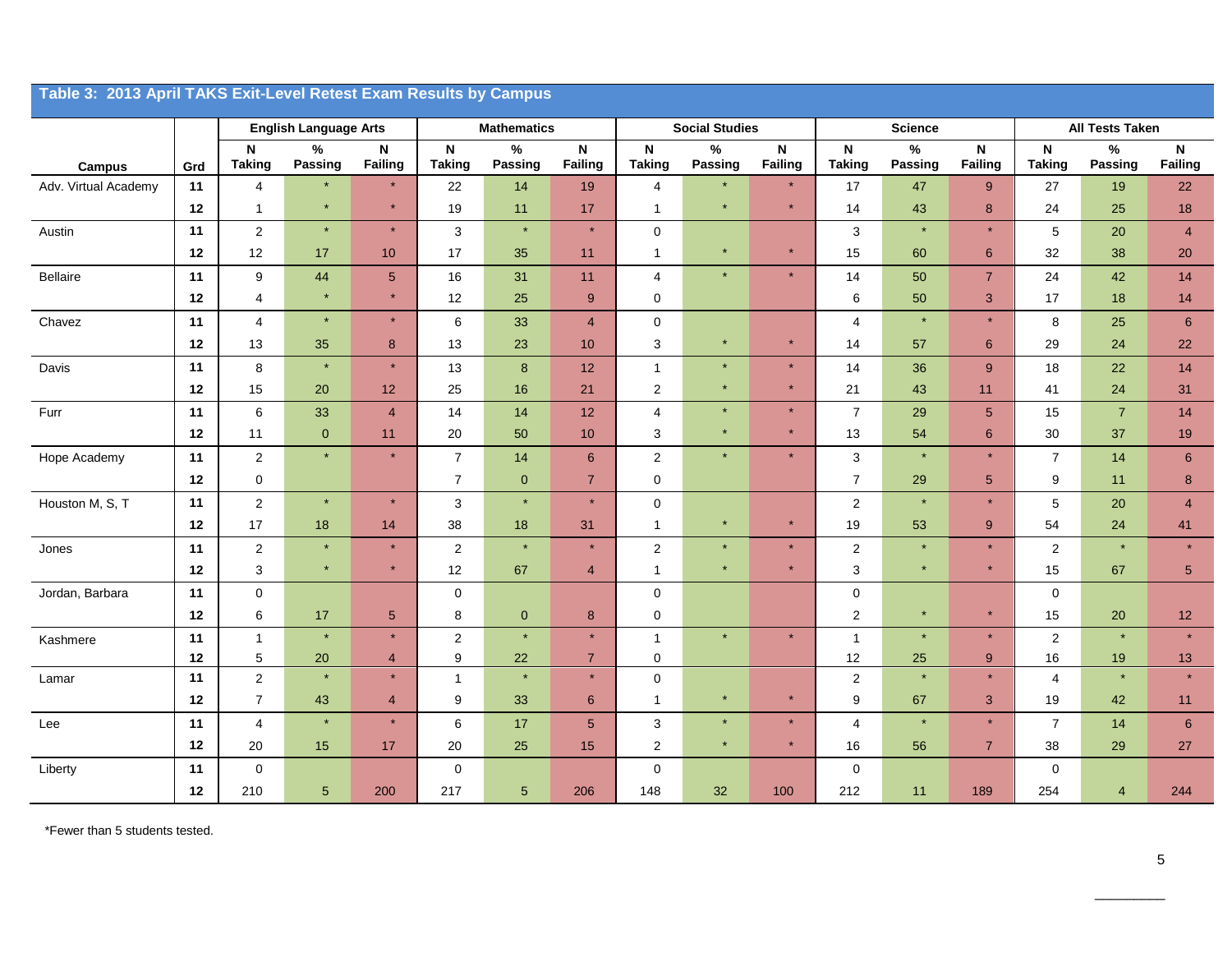| Table 3: 2013 April TAKS Exit-Level Retest Exam Results by Campus |      |                              |                              |                        |                                      |                    |                     |                              |                       |                                      |                              |                 |                |                                      |                        |                 |
|-------------------------------------------------------------------|------|------------------------------|------------------------------|------------------------|--------------------------------------|--------------------|---------------------|------------------------------|-----------------------|--------------------------------------|------------------------------|-----------------|----------------|--------------------------------------|------------------------|-----------------|
|                                                                   |      |                              | <b>English Language Arts</b> |                        |                                      | <b>Mathematics</b> |                     |                              | <b>Social Studies</b> |                                      |                              | <b>Science</b>  |                |                                      | <b>All Tests Taken</b> |                 |
| <b>Campus</b>                                                     | Grd  | $\mathbf N$<br><b>Taking</b> | $\%$<br>Passing              | $\mathsf N$<br>Failing | $\mathsf{N}\xspace$<br><b>Taking</b> | $\%$<br>Passing    | N<br><b>Failing</b> | $\mathsf N$<br><b>Taking</b> | $\%$<br>Passing       | $\boldsymbol{\mathsf{N}}$<br>Failing | $\mathsf N$<br><b>Taking</b> | $\%$<br>Passing | N<br>Failing   | $\mathsf{N}\xspace$<br><b>Taking</b> | $\%$<br>Passing        | N<br>Failing    |
| Madison                                                           | 11   | $\pmb{0}$                    |                              |                        | $\mathbf 0$                          |                    |                     | $\mathbf 0$                  |                       |                                      | 0                            |                 |                | 0                                    |                        |                 |
|                                                                   | 12   | 20                           | 10                           | 18                     | 21                                   | $\sqrt{5}$         | 20                  | 8                            | 75                    | $\overline{2}$                       | 25                           | 76              | $\,6\,$        | 43                                   | 23                     | 33              |
| Milby                                                             | 11   | 12                           | 17                           | 10                     | 17                                   | 18                 | 14                  | $\mathbf{3}$                 | $\star$               | $\star$                              | 12                           | 58              | $\sqrt{5}$     | 32                                   | 28                     | 23              |
|                                                                   | 12   | $\mathbf{2}$                 | $\star$                      | $\star$                | $\pmb{0}$                            |                    |                     | 0                            |                       |                                      | $\ensuremath{\mathsf{3}}$    | $\star$         | $\star$        | 4                                    | $\star$                | $\star$         |
| <b>REACH</b>                                                      | 11   | 32                           | 56                           | 14                     | 77                                   | 12                 | 68                  | 29                           | 45                    | 16                                   | 59                           | 34              | 39             | 100                                  | 16                     | 84              |
|                                                                   | 12   | 6                            | 33                           | $\overline{4}$         | 11                                   | 18                 | 9                   | 5                            | 60                    | $\overline{2}$                       | 15                           | 40              | $9\,$          | 21                                   | 38                     | 13              |
| Reagan                                                            | 11   | $\mathsf 0$                  |                              |                        | $\mathbf 0$                          |                    |                     | $\mathsf 0$                  |                       |                                      | $\pmb{0}$                    |                 |                | $\mathbf 0$                          |                        |                 |
|                                                                   | 12   | 2                            | $\star$                      | $\star$                | 9                                    | 33                 | 6                   | $\overline{1}$               | $\star$               | $\star$                              | 6                            | 83              | $\mathbf{1}$   | 15                                   | 60                     | $6\phantom{1}6$ |
| Scarborough                                                       | 11   | $\mathbf{1}$                 | $\star$                      | $\star$                | 8                                    | $\pmb{0}$          | 8                   | $\mathbf 0$                  |                       |                                      | 3                            | $\star$         | $\star$        | 10                                   | 10                     | $9\,$           |
|                                                                   | 12   | 6                            | 33                           | $\overline{4}$         | $\mathbf{3}$                         | $\star$            | $\star$             | $\mathsf 0$                  |                       |                                      | $\boldsymbol{2}$             | $\star$         | $\star$        | 8                                    | 38                     | $\sqrt{5}$      |
| Sharpstown                                                        | 11   | 11                           | $\boldsymbol{9}$             | $10$                   | 20                                   | 25                 | 15                  | $5\,$                        | 20                    | $\overline{4}$                       | 11                           | 55              | $\sqrt{5}$     | 26                                   | 19                     | 21              |
|                                                                   | 12   | $\overline{\mathbf{c}}$      | $\star$                      | $\star$                | $\overline{4}$                       | $\star$            | $\star$             | $\overline{1}$               | $\star$               | $\star$                              | $\mathbf 2$                  | $\star$         | $\star$        | $\overline{7}$                       | 29                     | $\sqrt{5}$      |
| Sharpstown Int'l.                                                 | 11   | 0                            |                              |                        | $\mathbf 0$                          |                    |                     | $\mathbf 0$                  |                       |                                      | $\mathbf 0$                  |                 |                | $\mathbf 0$                          |                        |                 |
|                                                                   | $12$ | $\pmb{0}$                    |                              |                        | $\overline{c}$                       | $\star$            | $\star$             | 0                            |                       |                                      | $\mathbf{1}$                 | $\star$         | $\star$        | 3                                    | $\star$                | $\star$         |
| Sterling                                                          | 11   | $\mathbf{1}$                 | $\star$                      | $\star$                | $\overline{1}$                       | $\star$            | $\star$             | $\mathsf{O}\xspace$          |                       |                                      | $\mathbf 0$                  |                 |                | $\overline{1}$                       | $\star$                | $\star$         |
|                                                                   | 12   | 6                            | 17                           | $5\phantom{.0}$        | 9                                    | 22                 | $\overline{7}$      | $\overline{1}$               | $\star$               | $\star$                              | 6                            | $\mathbf 0$     | $6\phantom{1}$ | 17                                   | 18                     | 14              |
| Waltrip                                                           | 11   | 0                            |                              |                        | 0                                    |                    |                     | $\mathsf 0$                  |                       |                                      | $\pmb{0}$                    |                 |                | $\mathbf 0$                          |                        |                 |
|                                                                   | 12   | $\overline{4}$               | $\star$                      |                        | 8                                    | 25                 | $6\phantom{1}$      | 3                            |                       | $\star$                              | 6                            | 50              | 3              | 15                                   | 27                     | 11              |
| Washington                                                        | 11   | $\mathsf 0$                  |                              |                        | 2                                    | $\star$            | $\star$             | $\mathsf 0$                  |                       |                                      | $\pmb{0}$                    |                 |                | $\overline{2}$                       | $\star$                | $\star$         |
|                                                                   | 12   | 4                            | $\star$                      | $\star$                | 14                                   | 29                 | 10                  | 3                            |                       | $\star$                              | 6                            | 50              | 3              | 16                                   | 38                     | 10 <sup>°</sup> |
| Westbury                                                          | 11   | 2                            | $\star$                      | $\star$                | $\overline{4}$                       | $\star$            | $\star$             | $\mathsf 0$                  |                       |                                      | $\ensuremath{\mathsf{3}}$    | $\star$         | $\star$        | 6                                    | 33                     | $\overline{4}$  |
|                                                                   | 12   | 24                           | 13                           | 21                     | 42                                   | 10                 | 38                  | 5                            | 20                    | $\overline{4}$                       | 24                           | 25              | 18             | 57                                   | 12                     | 50              |
| Westside                                                          | 11   | 5                            | $\mathbf 0$                  | $\sqrt{5}$             | 15                                   | 27                 | 11                  | $\mathbf{3}$                 |                       | $\star$                              | 9                            | 22              | $\overline{7}$ | 16                                   | 31                     | 11              |
|                                                                   | 12   | 5                            | 20                           | $\overline{4}$         | 14                                   | 14                 | 12                  | $\overline{2}$               | $\star$               | $\star$                              | $\,6$                        | 33              | $\overline{4}$ | 17                                   | 12                     | 15              |
| Wheatley                                                          | 11   | 13                           | $\mathbf{0}$                 | 13                     | 16                                   | $6\phantom{1}6$    | 15                  | $\overline{7}$               | 29                    | 5 <sup>5</sup>                       | 12                           | 17              | 10             | 23                                   | $\overline{4}$         | 22              |
|                                                                   | 12   | 6                            | 50                           | 3                      | 6                                    | $\mathbf{0}$       | 6                   | 0                            |                       |                                      | $\mathbf{1}$                 | $\star$         | $\star$        | $\overline{7}$                       | 14                     | $6\phantom{1}6$ |

\_\_\_\_\_\_\_\_\_\_\_\_\_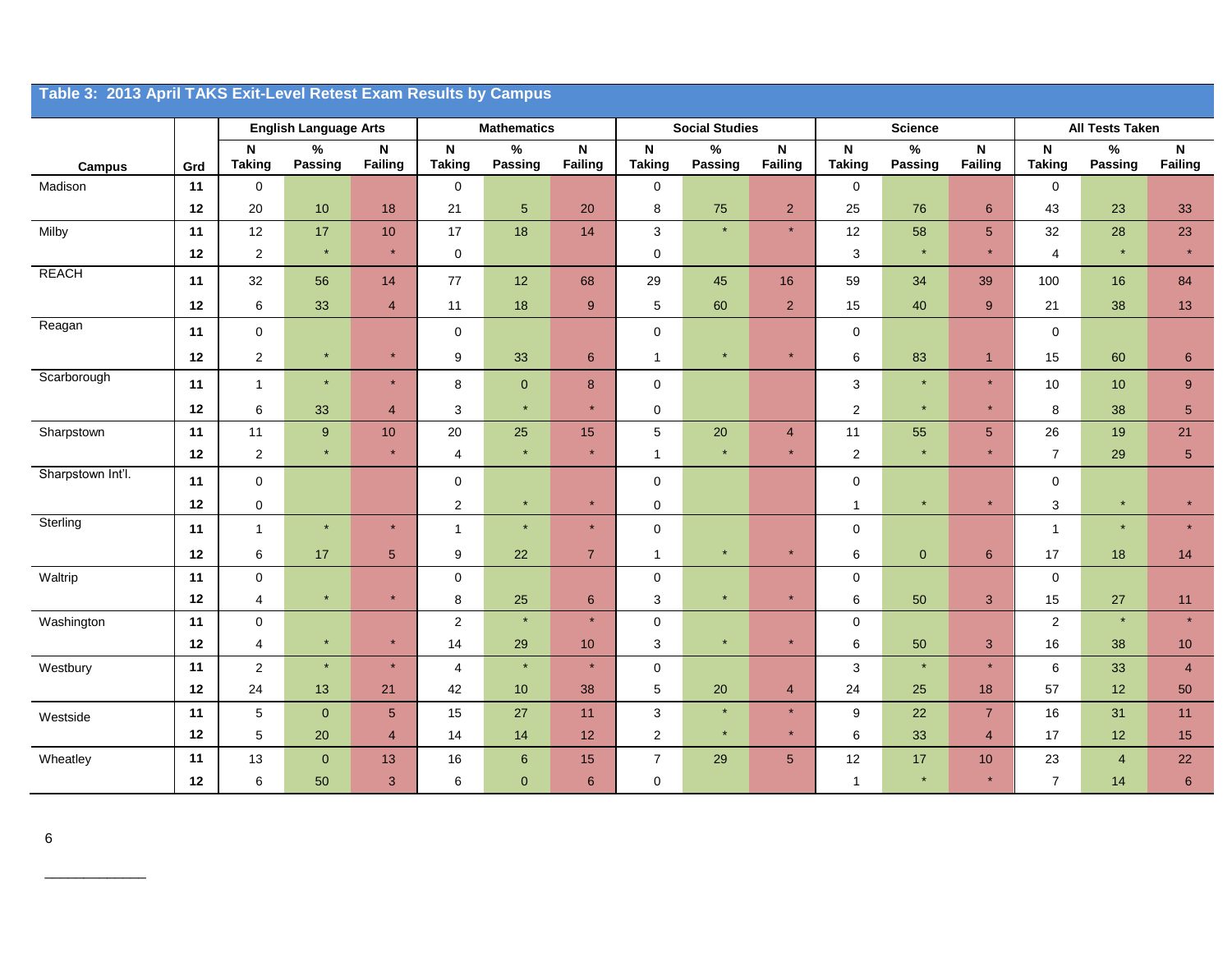|                    | Table 3: 2013 April TAKS Exit-Level Retest Exam Results by Campus |                              |         |                |                    |                |                |                       |         |                |                |         |                |                        |                |                |
|--------------------|-------------------------------------------------------------------|------------------------------|---------|----------------|--------------------|----------------|----------------|-----------------------|---------|----------------|----------------|---------|----------------|------------------------|----------------|----------------|
|                    |                                                                   |                              |         |                |                    |                |                |                       |         |                |                |         |                |                        |                |                |
|                    |                                                                   |                              |         |                |                    |                |                |                       |         |                |                |         |                |                        |                |                |
|                    |                                                                   | <b>English Language Arts</b> |         |                | <b>Mathematics</b> |                |                | <b>Social Studies</b> |         |                | <b>Science</b> |         |                | <b>All Tests Taken</b> |                |                |
|                    |                                                                   | N                            | ℅       | N              | N                  | %              | N              |                       | %       | N              | N              | %       | N              | N                      | %              | N              |
| Campus             | Grd                                                               | Taking                       | Passing | <b>Failing</b> | <b>Taking</b>      | Passing        | <b>Failing</b> | <b>Taking</b>         | Passing | <b>Failing</b> | <b>Taking</b>  | Passing | <b>Failing</b> | <b>Taking</b>          | <b>Passing</b> | <b>Failing</b> |
| Worthing           | 11                                                                | 2                            |         |                |                    | 33             | 6              |                       |         |                | 6              | 67      | 2              | 10                     | 30             |                |
|                    | 12                                                                | 5                            | 20      | $\overline{4}$ | 19                 | 21             | 15             | 0                     |         |                | 12             | 33      | 8              | 24                     | 25             | 18             |
| Yates              | 11                                                                | 0                            |         |                | 0                  |                |                | $\Omega$              |         |                | 0              |         |                | $\Omega$               |                |                |
|                    | 12                                                                | 3                            | $\star$ |                | o                  | $\overline{0}$ | 8              |                       |         |                | 3              | $\star$ | $\star$        | 10                     | $\overline{0}$ | 10             |
| <b>Houston ISD</b> | 11                                                                | 126                          | 29      | 90             | 264                | 16             | 223            | 69                    | 45      | 38             | 188            | 39      | 114            | 351                    | 20             | 280            |
|                    | 12                                                                | 419                          | 13      | 365            | 598                | 15             | 509            | 193                   | 37      | 122            | 483            | 32      | 329            | 860                    | 20             | 687            |